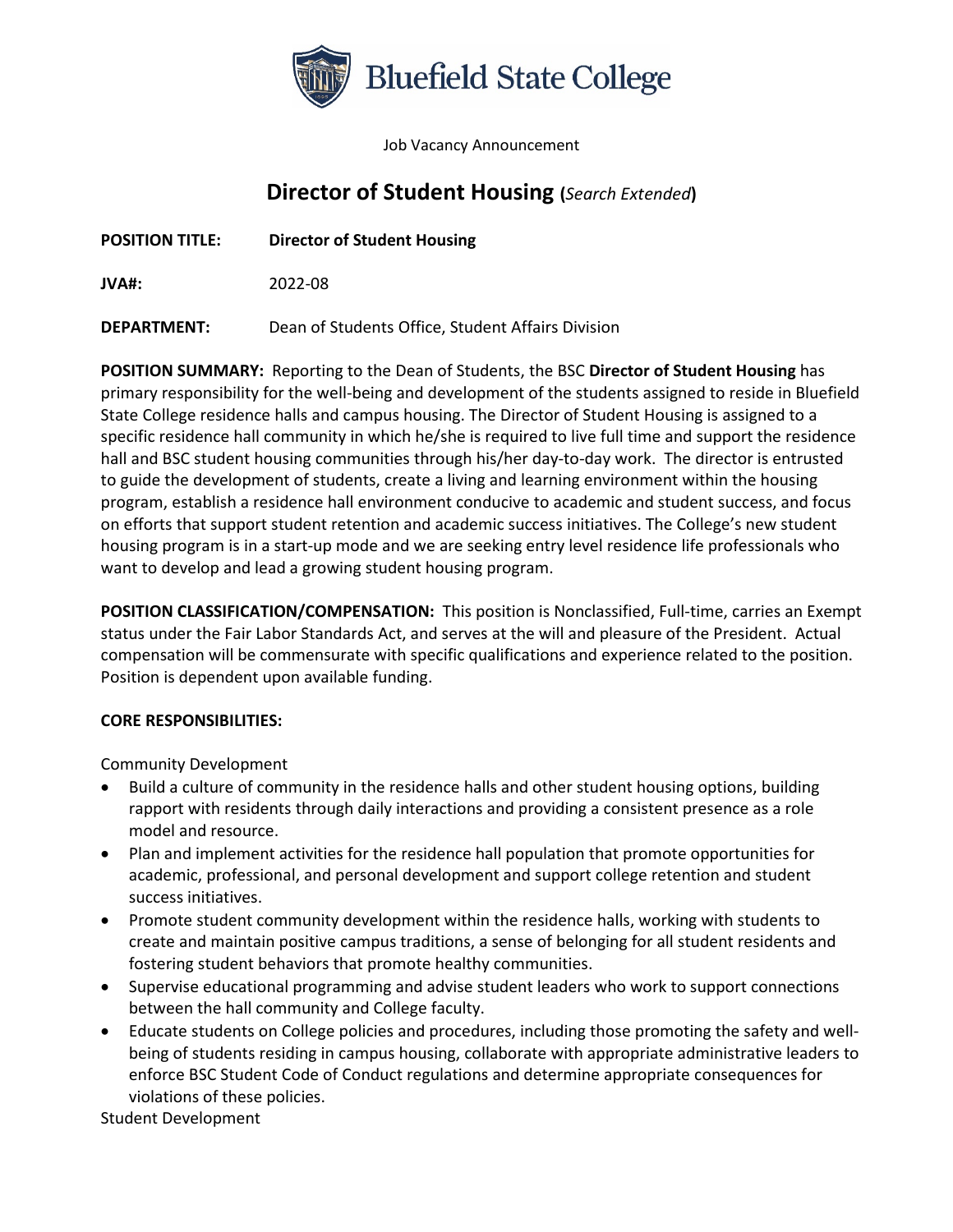- Assist students with academic, social, and personal matters, referring students to campus resources and other offices for additional support. When needed, mediate student conflicts and help resolve issues. May also serve as a student conduct hearing officer.
- Respond to problems and concerns brought forward by students and manage crisis situations through immediate action, sound judgment, and appropriate referrals.

Staff Development and Supervision

- Supervise designated resident assistants in their assigned residence hall. Coordinate and/or conduct the staff selection process and design hall-specific orientation, and training and evaluation for hall staff.
- Participate in the on-call duty rotation throughout the calendar year.
- Respond to incidents and emergencies as they occur for the campus residential population.

Hall Operations & Administration; Other Duties

- Serve as a liaison with Physical Plant for physical needs of student housing and with the Office of Public Safety for any security concerns.
- Promote and maintain awareness of the safety features of all residence hall buildings.
- Promote and maintain awareness and understanding of emergency protocols, including conducting fire drills.
- Be knowledgeable of and ensure compliance with relevant federal and state regulations, and the policies of the governing board and the policies of Bluefield State College as contained in the Academic Catalog, the Faculty Handbook, the Staff Handbook, and any other practices which are common to the institution.
- Perform the administrative duties associated with the responsibilities of this position, including but not limited to: managing housing applications and room assignments; completing occupancy reports; establishing business and community relationships to solicit support; assisting with marketing the student housing program to increase utilization; preparing reports and completing administrative paperwork/records management (including openings, closings, room selection, key control, initiating maintenance work requests, mid-semester health & safety inspections, incident reports); participating in revenue-generating goal setting and activities for the student housing program and the College at-large; and assisting with responsible stewardship of the student housing's finances.
- The BSC campus housing program is in a start-up and growth mode. This position is expected to address current residential assignments as well as the addition of future student housing availability and assignments (to include additional residence halls, Honors College housing, Heritage Village, etc.) within allocated resources.
- Perform other duties as assigned.

**MINIMUM REQUIRED QUALIFICATIONS:** Bachelor's Degree from an accredited institution required. At least one semester of experience required in each of the following areas: 1) office administration, staff management, conflict resolution, or other experience related to the position's responsibilities; and 2) undergraduate Resident Assistant or Graduate Assistant experience in a college or university Residence Life or related student affairs program. Demonstrated ability in working with college-age students in college or university residence halls or in the development of young adults. Excellent oral and written communication skills and leadership skills required. Superior interpersonal skills and ability to develop effective rapport with a diverse student population. Conflict Resolution skills. Ability to communicate well with diverse constituents. Teaching and facilitating with individuals and groups. Ability to administer student conduct regulations fairly and consistently. Skills in designing, planning, and implementing educational programming. Commitment to foster student learning and support student retention initiatives. Adaptability to include managing competing demands. Dependability to include responding to management directions and feedback to improve performance. Capacity to manage